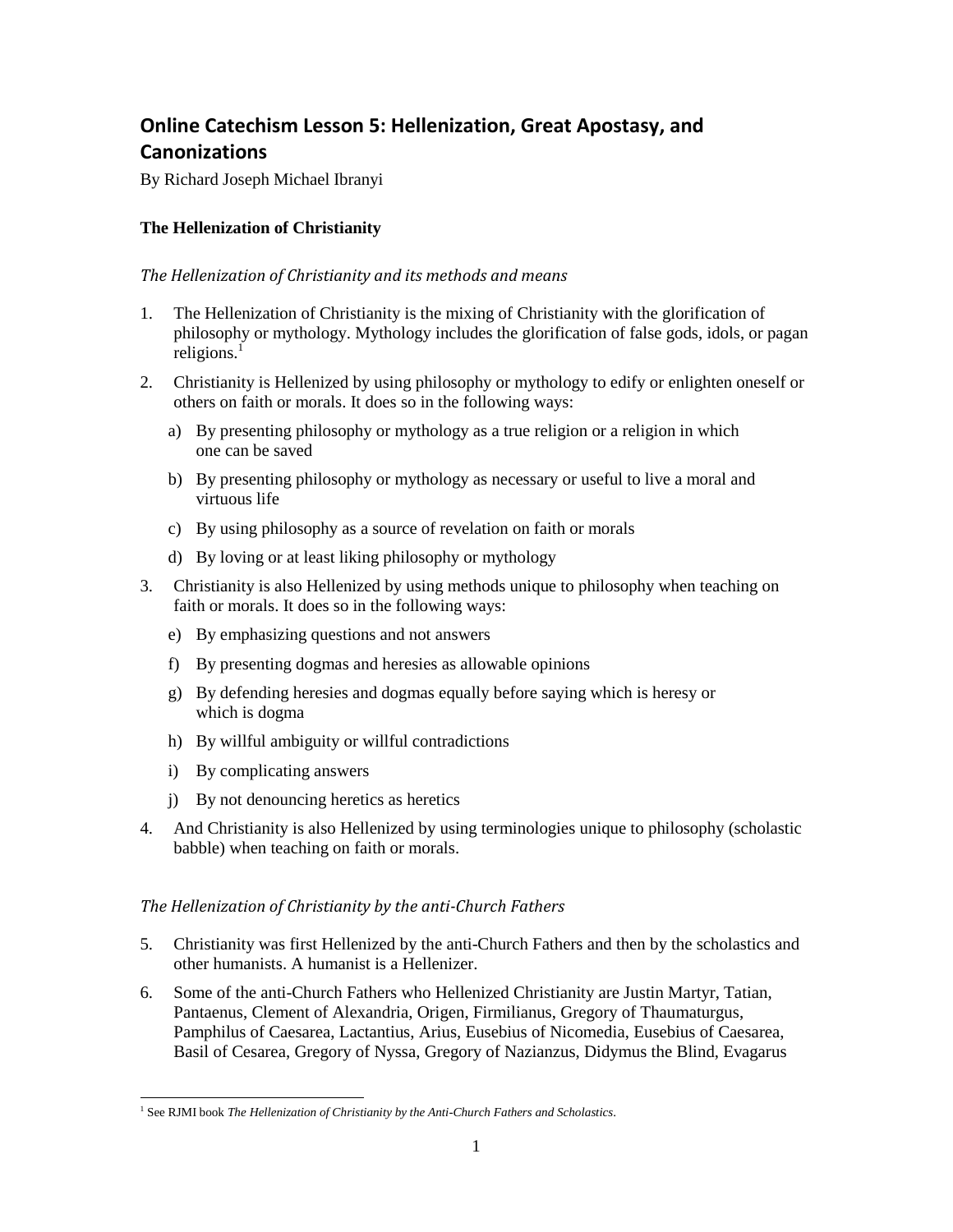Ponticus, Rufinus of Aquileia, Synesius of Cyrene, Jerome, Ennodius, Boethius, Isidore of Seville, and John Damascene.

## **The Great Apostasy began in AD 1033**

- 7. Satan was chained when Christ died on the cross in AD 33, and hence Christianity made steady progress. The Hellenization of Christianity by the anti-Church Fathers also began in the 1st century as soon as Gentile converts began to enter the Catholic Church. But it did not make steady progress. Not until Satan was unchained in AD 1033 and the Great Apostasy began did the Hellenization of Christianity make steady progress down until today.
- 8. The four main crimes of the Great Apostasy, which began in the 11th century and made steady progress, are 1) the glorification of philosophy (aka scholasticism); 2) the glorification of the false gods and false religions of mythology; 3) the glorification of immorality; and 4) non-judgmentalism and non-punishmentalism, which was necessary for the success of the Great Apostasy. And these crimes led to many other heresies and other crimes.

# **The Hellenization of Christianity was resurrected in the 11th century**

## *The progressive desecration of Catholic places began in the 11th century*

9. A manifest sign of the Great Apostasy and its progress is the Hellenization of Christianity by the progressive desecration of Catholic places (which began in the 11th century) with images of devils, idols, false gods, false religions, pagans, heretics, schismatics, vice, grotesque deformity, immodesty, and pornography.<sup>2</sup>

# *The Hellenization of Christianity by the scholastics*

- 10. Christianity was Hellenized by the scholastics and other humanists. A humanist is a Hellenizer.
- 11. Some of the scholastics who Hellenized Christianity are Rabanus Maurus, John Scotus Erigena, Gerber of Aurillac who became Antipope Sylvester II, Berengarius of Tours, Anselm of Bec, William of Champeaux, Bernard of Chartres, Hugh of St. Victor, Peter Abelard, Gilbert of Poitiers, Theodoric (Thierry) of Chartres, Bernard of Clairvaux, William of Conches, Gratian who Hellenized Canon law, Peter Lombard who was the first most influential Hellenizer of theology by his work titled *Sentences,* Hildegard of Bingen, John of Salisbury, Antipope Alexander III, Peter of Poitiers, Antipope Gregory IX, Alexander of Hales, Robert Grosseteste, Adam Marsh (De Marisco), Roland of Cremona, Thomas Aquinas the most influential scholastic, Bonaventure, Raymond of Penafort, Robert Kilwardby, Albert the Great (Wretch), William de la Mare, John Pecham, Roger Bacon, Vincent Ferrer, Jean (John) Gerson, Girolamo Savonarola, Thomas More, Antipope Leo X, Ignatius of Loyola, Alphonsus de Liguori, Antipope Pius IX, Antipope Leo XIII, Antipope Pius X, and Antipope Benedict XV.

 $\overline{\phantom{a}}$ 2 See RJMI book *The Desecration of Catholic Places*.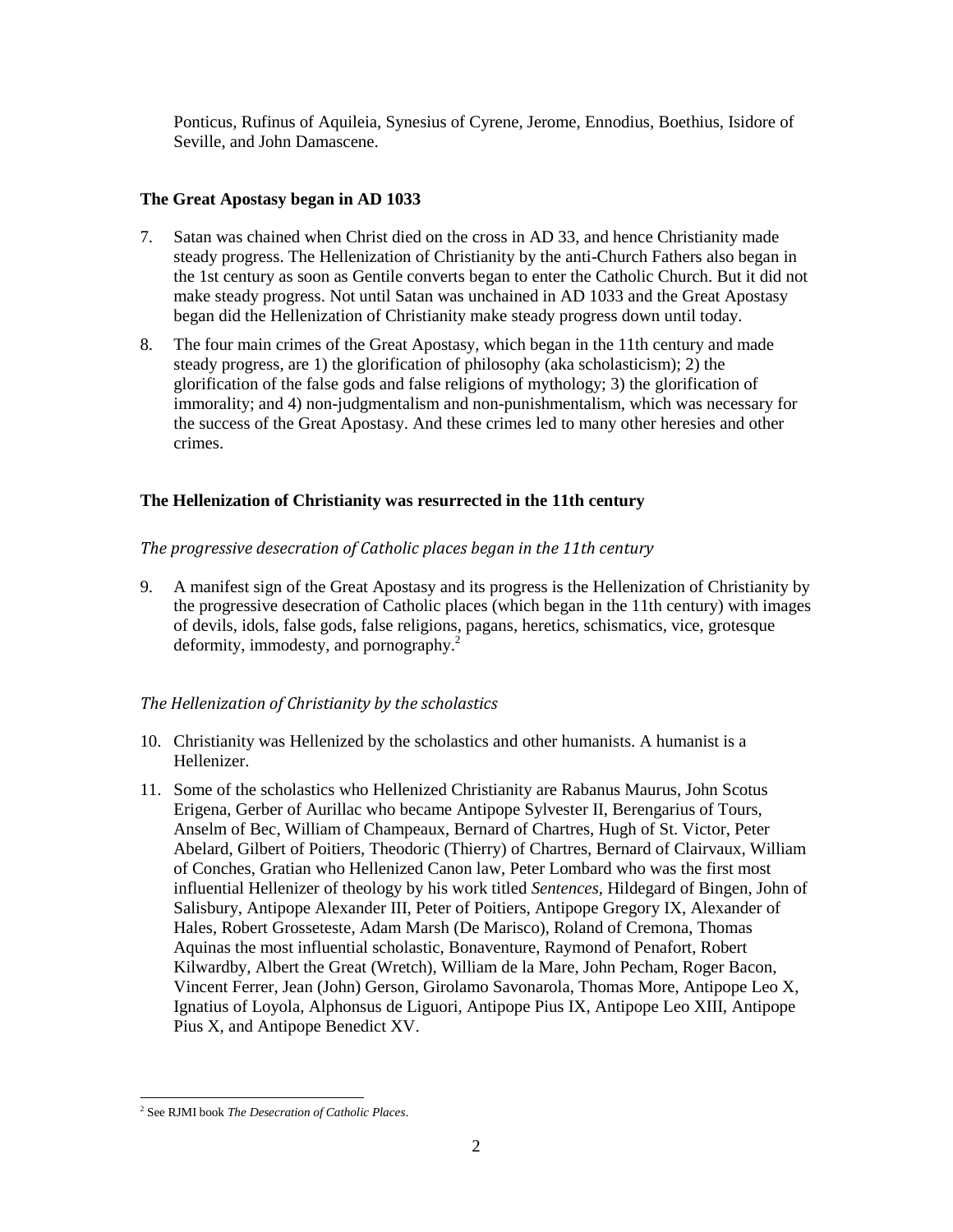### **No Popes or Cardinals since Innocent II in 1130**

- 12. The primary blame for the success of the Great Apostasy falls upon the men who had the authority and power to punish the criminals and eradicate the crimes but did not because they were guilty of either the same crimes or sins of omission. "Unto whomsoever much is given, of him much shall be required: and to whom they have committed much, of him they will demand the more." (Lk. 12:48) "If any one sin and hear the voice of one swearing and is a witness either because he himself hath seen or is privy to it: if he do not utter it, he shall bear his iniquity." (Lev. 5:1)
- 13. There have been no popes or cardinals since 1130 AD. All of the so-called popes and socalled cardinals from Innocent II (1130-1143) until today were and are apostate antipopes and apostate anticardinals for supporting or allowing the following crimes or criminals. Supporting the crimes or criminals means they favored or promoted the crimes or criminals. Allowing the crimes or criminals means they did not sufficiently condemn the crimes or they did not sufficiently denounce or punish the criminals or were in religious communion with them.
	- k) All of the apostate antipopes and anticardinals supported or allowed the desecration of Catholic places with images against the Catholic faith and morals. And most of the desecrations remain to this day. For this crime alone, all of them are idolaters and formal heretics and thus banned from holding offices even if they did not hold any other heresy or idolatry. From the information I have, twenty-one places were desecrated from the 11th to the 12th century. The first desecrated place in Rome was St. Paul Outside the Walls in 1170; and the first time St. Peter's Basilica was desecrated was on 6/26/1445, by its idolatrous and immoral doors, with many more desecrations following shortly after.
	- l) Some of the apostate antipopes and anticardinals supported or allowed the heresy of scholasticism, which is the glorification of philosophy.
	- m) All of the apostate antipopes and anticardinals supported or allowed the glorification of the false gods and false religions of mythology at least by supporting or allowing Catholic places to be desecrated with the images of idols, false gods, false religions, and pagans. Many of them also glorified the false gods and false religions of mythology by their words and deeds.
	- n) All of the apostate antipopes and anticardinals glorified immorality at least by supporting or allowing Catholic places to be desecrated with immoral images. Many of them also supported or allowed the glorification of immorality by their words and deeds.
	- o) All of the apostate antipopes and anticardinals were guilty of the heresies of nonjudgmentalism or non-punishmentalism. They either did not sufficiently condemn sin or did not sufficiently denounce or punish sinners and thus the crimes and criminals remained in so-called good standing and hence continued to corrupt Catholic teaching instruments, Catholic places, and Catholics. And thus they enabled the Great Apostasy to make steady progress and succeed.
	- p) Many of the apostate antipopes and anticardinals held other idolatries and heresies.